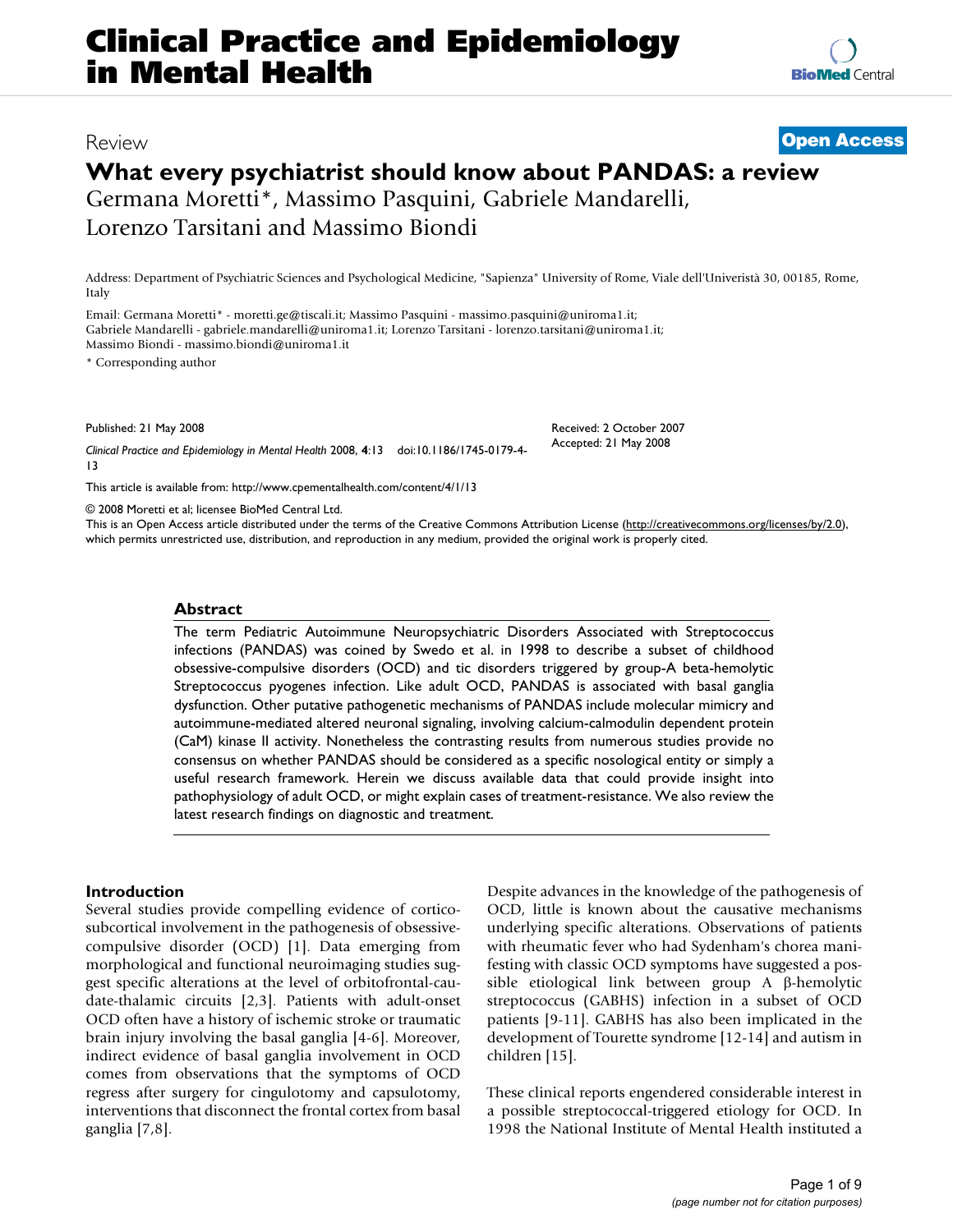research group that sought to characterize a subgroup of children with OCD and tic disorders (TD), namely "pediatric autoimmune neuropsychiatric disorders associated with streptococcal infections" (PANDAS) [16]. These investigators outlined diagnostic criteria, studied several candidate PANDAS patients and proposed a possible pathophysiologic mechanism according to which a susceptible host might produce antibodies against GABHS that cross-react with neuronal tissue [16]. This mechanism resembles what happens in GABHS post-infection sequelae glomerulonephritis and rheumatic fever. Evidence suggesting a possible association between OCD and GABHS infection also in adults, comes from three case reports describing the abrupt onset of OCD due to GABHS infection [17-19]. In all cases the infection and obsessivecompulsive symptoms both promptly responded to antibiotics.

Recent evidence suggests that specific antibodies targeted to the dominant epitope of GABHS (N-acetyl-beta-D-Glucosamine) might influence neuronal signal transduction thus causing alterations in behavior and movement control. Accordingly, sera from some patients with Sydenham's chorea [20] or PANDAS [21] contain antibodies that induce calcium-calmodulin dependent protein (CaM) kinase II activity.

Despite growing support for an association between GABHS and OCD, the causal relationship between GABHS infection and OCD, its pathophysiology, and its possible clinical implication remain highly controversial. In this paper we will review human studies aimed at verifying the PANDAS construct. Our review focuses primarily on the pathogenetic mechanisms underlying the development of PANDAS. An important unanswered question is whether some patients currently treated for OCD are actually undiagnosed PANDAS in childhood. Knowing more about the pathogenesis of PANDAS might improve our insight into pathogenetic mechanisms of treatment-resistant OCD.

# *PANDAS: historical perspective*

In 1994 Susan E. Swedo reported the case of a 9-year-old girl with rheumatic chorea and OCD whose neuropsychiatric symptoms responded to plasma exchange [9]. In the ensuing years a growing interest focused on the neuropsychiatric features of rheumatic fever and reports described patients with Sydenham's chorea who in up to 70% of cases manifested obsessive-compulsive symptoms, apparently indistinguishable from those of classic OCD [9,10]. The relationship between GABHS and Sydenham's chorea has long been documented in the medical literature [22]: streptococcal peptides stimulate specific lymphocyte immune responses producing antibodies that might in turn cross-react with various host epitopes, through the mechanism known as molecular mimicry [23,24]. In analogy to Sydenham's chorea, infections with GABHS may trigger autoimmune responses that cause or exacerbate some cases of child-onset OCD, TD or Tourette syndrome [25].

The first systematic attempt to identify and define a nosological entity characterized by pediatric OCD or TD, triggered by an infection and with a supposed autoimmune pathogenesis, dates back to 1995. In this year Allen and co-workers described 4 patients in whom OCD or Tourette syndrome manifested or worsened after GABHS infection (two cases) and viral infection (two cases), and responded to treatment with plasmapheresis, intravenous immunoglobulin (IVIG) or immunosuppressive doses of prednisone [25]. To summarize the essential features of this subgroup of patients with OCD or TD, Allen et al. coined the acronym PITANDs (pediatric infection-triggered, autoimmune, neuropsychiatric disorders). As possible triggers of the neuropsychiatric manifestations they originally included along with GABHS infection, viral or other bacterial infections [25].

In a later study in 1998, Swedo et al. reappraised and extended the diagnostic criteria for PITANDS, no longer mentioned viral or other bacterial infections and hypothesized the existence of PANDAS [16]. They proposed five diagnostic criteria 1) the presence of OCD or a tic disorder or both, 2) pediatric onset, 3) episodic course of symptom severity with abrupt onset or dramatic symptom exacerbations, 4) temporal association with GABHS infection 5) and association with neurological abnormalities during symptom exacerbations [16]. Whereas the PITANDs hypothesis focused generally on a possible association between "an antecedent or concomitant infection" and neuropsychiatric manifestations, the diagnostic criteria for PANDAS were restricted to GABHS infection.

In a systematic clinical evaluation of 50 children who met the diagnostic criteria for PANDAS, Swedo and colleagues found that these patients typically had a young age at illness onset, an abrupt onset of neuropsychiatric symptoms and frequently manifested neuropsychiatric comorbidities (attention deficit hyperactivity disorder 40%, major depressive disorder 36%, overanxious disorder 28%, separation anxiety disorder 20%, enuresis 12% [16]. GABHS infection preceded 45 (31%) of 144 exacerbations of TD or OCD. Moreover, the onset of behavioral symptoms (irritability, emotional lability, tactile/sensory defensiveness, motor hyperactivity, deterioration in handwriting) was typically associated with exacerbation of OCD or tics, triggered by GABHS infections [16], also in patients who had Sydenham's chorea [9].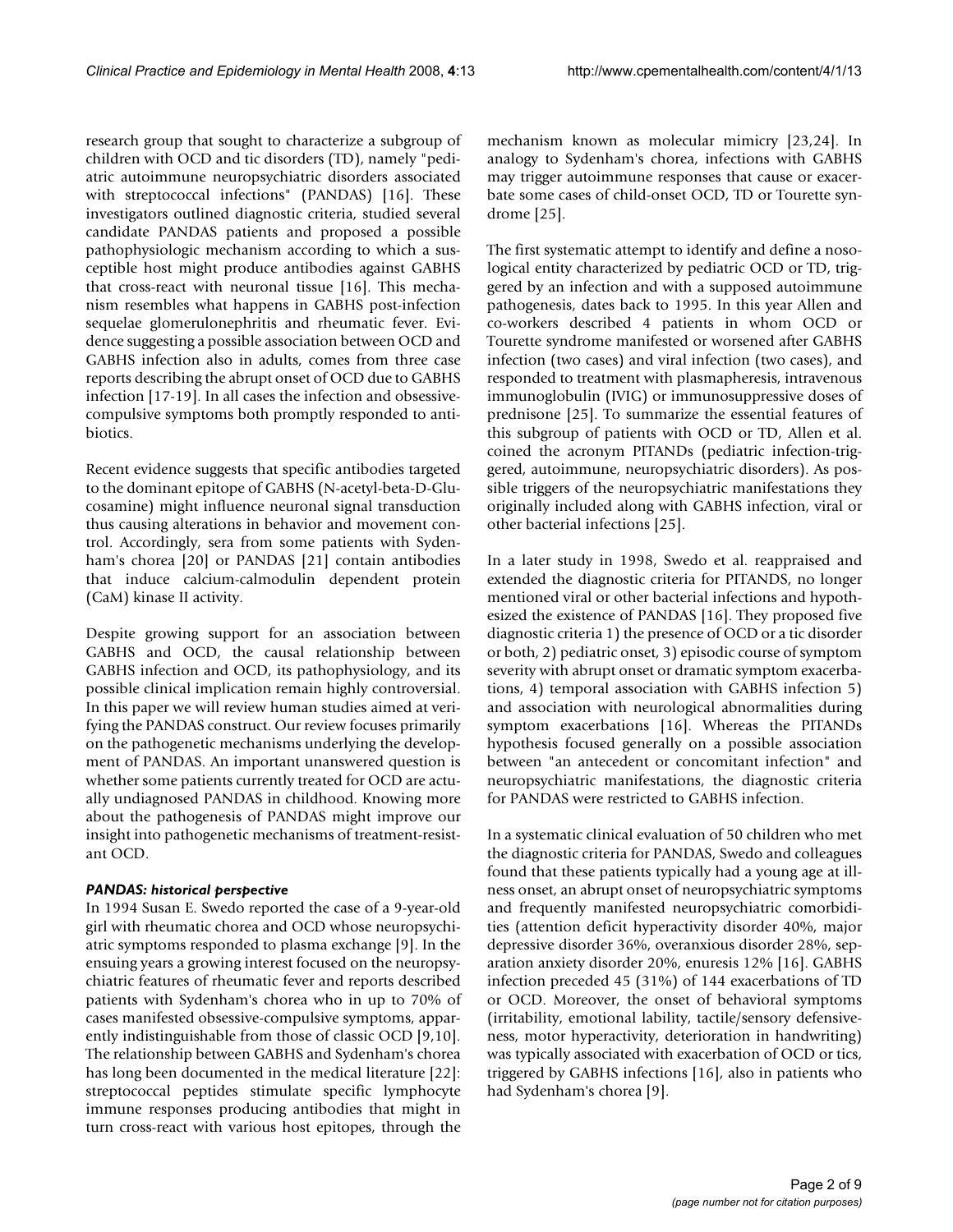Subsequent studies investigating the PANDAS hypothesis yielded controversial results. Some seemed to confirm the association between GABHS infection and OCD or TD exacerbations [26,27], whereas others failed [28,29]. Circumstantial evidence indicating PANDAS as an autoimmune disorder came also from the presence of antineuronal (anti-brain, anti-basal ganglia) antibodies in children with PANDAS [30-32] or children with Tourette syndrome [33-35]. Again other studies failed to identify significant differences into auto-antibody levels between patients with PANDAS and controls [36-38]. The discrepancies among the various researches presumably arise partly from methodological problems: for example, the use of rabbit neural antigens having low homology with the human isoforms instead of human antigens [38]. Strong support for PANDAS as an immune-mediated disorder comes from the excellent response of children with PANDAS to immunotherapies (plasma exchange and IVIG) [39].

Prompted by a report that antibiotic prophylaxis diminished recurrences of rheumatic fever, some investigated a possible analogous outcome in patients with PANDAS. The first trial with oral penicillin was unsuccessful [40]. Another prospective longitudinal trial of azithromycin or oral penicillin in 23 children with PANDAS showed that antibiotic prophylaxis, with both molecules, effectively decreased streptococcal infections and neuropsychiatric symptoms exacerbations among children with PANDAS [41].

#### *Diagnostic issues*

As well as stimulating considerable attention the PANDAS hypothesis has generated controversy and skepticism. A major criticism is although the currently proposed diagnostic criteria focus on the occurrence, onset, severity and course of tic or obsessive compulsive symptoms they may fail to distinguish PANDAS from other phenotypes of OCD or tics, and to some degree even from Sydenham's chorea [42,43]. A childhood onset of symptoms (second criterion) may lack the specificity needed to distinguish PANDAS from Tourette syndrome, because in up to 75% of TD cases the manifestations begin during the prepubertal period [44]. Moreover, in a series of 80 patients with TD, 53% of the sample reported a sudden onset of illness [45]. Furthermore, the specificity of a sudden and dramatic onset (third criterion) for the PANDAS subgroup of OCD or TD or both has been questioned because some reports describe cases of sudden-onset of adult OCD or TD after GABHS [17,19,46,47]. Most children enrolled in PANDAS studies manifested several neuropsychiatric comorbidities especially attention deficit hyperactivity disorder, anorexia nervosa, dystonia, trichotillomania, major depressive disorder, or separation anxiety disorder [16,30,31,41]. Whether these manifestations are independent, secondary to the development of PANDAS or, at least in some cases, could share a common pathogenetic pathway is unclear. Obviously, the presence of neuropsychiatric comorbidities limits the discriminating specificity of the diagnostic criteria, but in childhood neuropsychiatric disorders this is the rule rather than the exception. The presence of neurological abnormalities (fourth criterion) has been often referred to as the presence of choreiform movements (reported in up to 95% of patients with PAN-DAS in the acute phase), hence becoming a specific criterion [16]. Those supporting the PANDAS hypothesis have been excluding choreic movements as possible neurological manifestation to avoid possible diagnostic overlap between PANDAS and Sydenham's chorea, who often present OCD or TD comorbidities [10,48]. Some authors suggested that the PANDAS subgroup could represent an attenuated form of Sydenham's chorea and that a dysfunction in the basal ganglia could be a common pathogenetic pathway between choreiform movements and overt chorea [42,49]. Subsequent studies nevertheless showed that choreiform movements (elicited exclusively by a clinician on a neurological examination disclosing stressed posture) could be reliably distinguished from choreatic movements (rapid, involuntary, continuously increasing arrhythmic movements that are present continuously and increase during unrelated voluntary movements) [49,50]. Finally the temporal association (fifth criterion) between GABHS infection, whose incidence in school-age children is high, and the onset or the exacerbation of neuropsychiatric symptoms does not necessarily mean causality, the question awaits an answer from further controlled prospective studies. Streptococci were initially associated with Kawasaki disease and Henoch-Schönlein purpura, but controlled studies eliminated bacteria as a causal factor [42]. Streptococci are not the only infectious agents implicated in Tourette syndrome, other pathogens putatively involved include Borrelia burgdorferi and Mycoplasma pneumoniae [51].

A recent study has shown that antibody test reactions for Mycoplasma pneumoniae differ significantly in patients with Tourette syndrome and healthy controls (59% vs. 3%) [51]. Even though most reports involve GABHS, these data suggest that the autoimmune process underlying post-infective autoimmune neuropsychiatric symptoms may be triggered not only by streptococci but also by other infectious agents.

#### *Physiopathology of GABHS infections*

GAHBS is a Gram-positive, extracellular bacterium of spherical to ovoid shape, and is one of the most frequent human pathogens. Several clinical manifestations have been associated with acute GABHS infections, including pharyngitis (strep throat), scarlet fever, impetigo and cellulitis [24]. GABHS produces several extracellular viru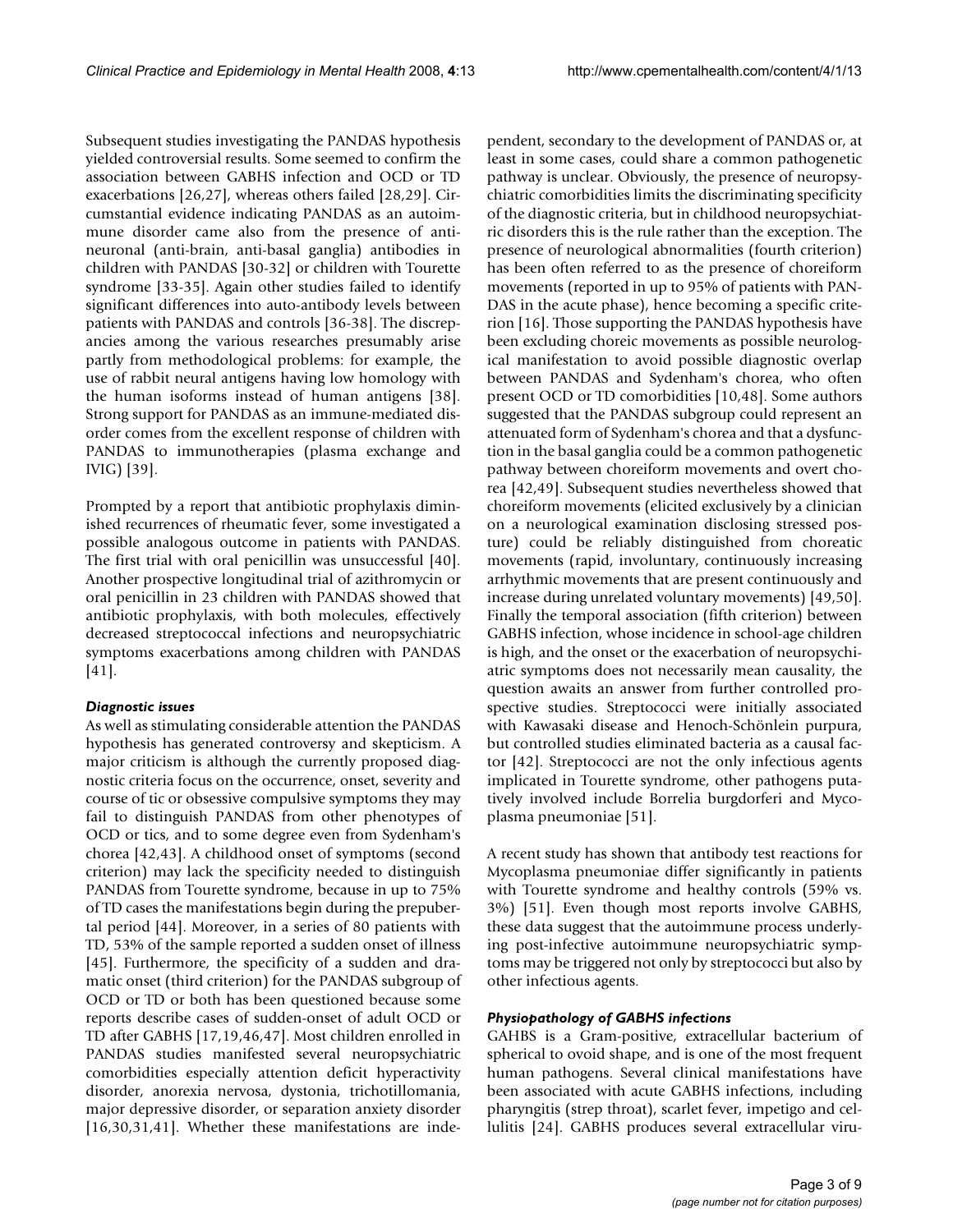lence factors including streptolysin S and O, hyaluronidase, opacity factor, NADase and M-like proteins. M protein is the major surface protein and occurs in more than 100 antigenically distinct types, being the basis for the serotyping of strains with specific antisera [24]. Bacterial cell wall M proteins have been found to mimic several cardiac proteins and the group-specific carbohydrate of GABHS resembles the glycoprotein of heart valves. Indirect evidence suggests that M6 and M19 proteins may share common epitopes with brain structures [52]. Group A streptococci also elaborate, to varying degrees, a polysaccharide capsule composed of hyaluronic acid. The description of new virulence factors, not present in the earlier strains, together with a significant increase in the incidence and severity of infections, has suggested that GABHS genome has re-arranged over time. Evidence in recent years suggests that new phage-encoded virulence factors will be identified by sequencing the genomes of additional GABHS strains [53].

An individual's vulnerability to infection-triggered autoimmune disorders depends crucially on genetics. Family-based studies support a genetic predisposition to rheumatic fever [54]. Rheumatic fever is an inflammatory disease that can involve heart, joints, skin and brain. Sydenham's chorea is the most frequent neurological manifestation of rheumatic fever and is characterized by rapid, uncoordinated jerking movements affecting primarily face, feet and hands. Rheumatic fever is believed to be caused by antibody cross-reactivity. This cross-reactivity is a Type II hypersensitivity reaction often referred to as molecular mimicry [54]. Substantial evidence argues for molecular mimicry also in Sydenham's chorea, and anti-GABHS antibodies could cross-react with neuronal tissue [54].

A pioneering study on children with Sydenham's chorea found that 46.6% of sera from 30 patients reacted with neuronal cytoplasm of human caudate and subthalamic nuclei and the presence of anti-neuronal antibody was associated with the severity and duration of clinical attacks [55]. Several subsequent studies investigated the presence of anti-neural or anti-brain antibodies in movement disorders. Antineural antibodies directed against caudate nuclei were found in 10 of 11 patients with Sydenham's chorea [56]. In a later study, Church and colleagues found higher titers of anti-basal ganglia antibodies in patients with acute Sydenham's chorea than in convalescent patients [57].

# *Antineuronal autoantibodies*

The presence of systemic anti-basal ganglia autoantibodies has been proposed as possible evidence for an immunological pathogenesis of a subset of OCD. The modulation of intracellular signalling pathways by autoantibodies has been described in myasthenia gravis [58] (autoantibodies to the acetylcholine receptor blocking neuromuscular transmission) and Graves disease [59] (autoantibodies against thyroid-stimulating hormone). Nonetheless basal ganglia, like most CNS structures, are relatively inaccessible to circulating antibodies owing to the presence of the blood-brain barrier (BBB). Although the mechanism by which circulating antibodies or cytokines might gain access to the CNS is unknown, with the exception of the circumventricular/lamina terminalis region, where the BBB is absent [60], a variety of hypothetic mechanisms exist. For example, circulating antibodies could reach the CNS if an inflammation of the meninges causes a local BBB breakdown. Cytokines, probably crossing the BBB at circumventricular organs, can trigger an immune activation on the CNS side of the BBB. Moreover, peripheral B cells that are cross-reactive to a CNS epitope may cause intrathecal production of antibodies [61].

To test the specificity of the association between antibrain antibodies and the neuropsychiatric symptoms in PANDAS, Pavone and colleagues compared a group of PANDAS children with patients with uncomplicated (without neuropsychiatric manifestations) GABHS active infection [30]. They found a far higher incidence of antibrain antibodies in serum from children with PANDAS than in those with active GABHS infection (64% vs. 9%) suggesting that the presence of anti-brain antibodies could not be accounted for by GABHS infection alone [30]. Further support for an immune-mediated pathogenesis of OCD in a subset of patients came from a study by Dale et al. that compared anti-basal ganglia antibody (ABGA) titers among patients with OCD and three control groups (neurological patients, uncomplicated GABHS infection, autoimmune disorders) and found significantly higher antibody expression in the OCD group (42% vs. 4%, 2%, and 10% in the three control groups) [31]. In the same study the authors found that the mean CY-BOCS score in the antibody-negative patients was higher than in the antibody-positive patients, and the latter had lower obsessions of hoarding/saving [31]. Others nevertheless also found anti-brain antibodies in healthy controls [14,33]. Two successive studies found no significant differences for ABGA immunoreactivity between patients with PANDAS vs. controls [36] and between children who met PANDAS criteria and two control groups (healthy controls and patients with TD) [37]. These discrepancies in autoantibody findings could reflect the methods used for antibody detection: enzyme-linked immunosorbent assay (ELISA) and western blotting which can alter the conformation of the antigens and could therefore affect antibody-antigen interactions [31].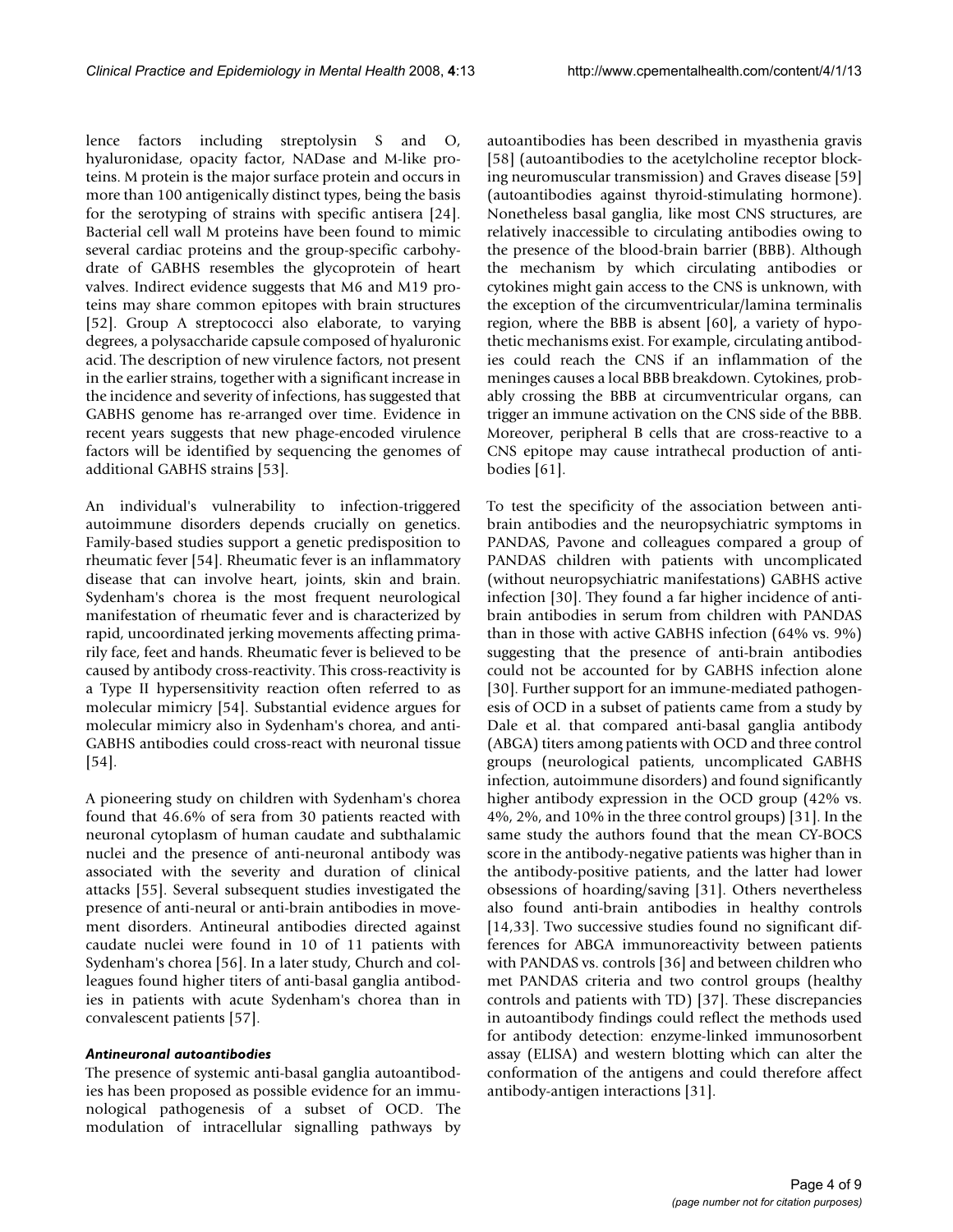Despite existing evidence of brain-specific antibody reactivity, and the isolation of antibodies against basal ganglia evoked by streptococcal cell wall, the mechanism by which molecular mimicry results in a behavioral or movement alteration is still unclear. Recent work by Kirvan and colleagues suggests that the pathogenesis of PANDAS and Sydenham's chorea might involve immune-mediated altered neuronal signaling [20,21]. These investigators first demonstrated that monoclonal antibodies derived from patients with acute Sydenham's chorea and targeted to N-acetyl-beta-D-glucosamine (GlcNAc), the dominant epitope of GABHS, reacted with human lysoganglioside GM1. This lysoganglioside influences neuronal signal transduction [62]. Moreover the autoantibody 24.3.1, from sera of patients with acute Sydenham's chorea induced CaM kinase II activity, whereas serum obtained from convalescent patients did not [20]. A recent work from the same group reported that antibodies which react with lysoganglioside GM1 and induce CaM kinase II activation in neuronal cells are present in PANDAS [21]. Using competitive-inhibition ELISA Kirvan et al. found that soluble lysoganglioside GM1 inhibited 73% of sera from patients with PANDAS binding to GlcNAc (conjugated to bovine serum albumin) but only 23% of sera from controls (OCD, tic disorders, attention deficit hyperactivity disorder, patients not meeting PANDAS criteria) [21]. Moreover, using human neuroblastoma cell cultures, they showed that PANDAS sera specifically induced antibody-mediated activation of CaM kinase II (75% percent of acute PANDAS sera), the degree of activation being superior to non-PANDAS sera and inferior to chorea sera. PANDAS sera depleted of IgG did not activate CaM kinase II. Notably the degree of activation of CaM kinase II was highest in PANDAS patients with isolated tics.

Current data emerging for patients with chorea, PANDAS and OCD seem to suggest that CaM kinase II could be an intracellular mediator of behavioral and motor manifestations in some neuropsychiatric disorders. Along a continuum of activation from low levels (e.g. non-PANDAS OCD) to extremely high levels (rheumatic chorea), CaM kinase II activity seems to be associated in non-PANDAS OCD with simple neuropsychiatric manifestations and in rheumatic chorea with frank motor alterations. No studies have yet shown whether the physiological systems activating this signal cascade interact with possible diseaserelated (autoimmune ?) triggers. If they do, these interactions could be a new target for possible pharmacological approaches in disorders such as OCD and choreiform disorders.

#### *Peripheral markers*

The research for a possible susceptibility marker for PAN-DAS mostly focused on identifying peripheral markers. Among proposed peripheral markers of PANDAS susceptibility is monoclonal antibody directed against a non-HLA B-cell marker known as D8/17. This antibody is an IgM first isolated from fusions of spleen cells from mice that had been repeatedly immunized with human B-cells from patients with confirmed rheumatic fever [63,64].

In a study investigating D8/17 in PANDAS, Swedo and colleagues compared 27 children who met the diagnostic criteria with 9 patients with Sydenham's chorea and 24 healthy controls, and found a significantly higher percentage of B cells that bind D8/17 monoclonal antibody in children with both diseases than in controls (89% in Sydenham's chorea, 85% in PANDAS, 17% in controls) [65]. Another study of patients with child-onset OCD or Tourette disorder found 100% positive reactions for D8/ 17 in patients compared with 5% in the control group [13]. Subsequent studies investigated D8/17 positive Bcells in obsessive-compulsive spectrum disorders, as well as in other neuropsychiatric disorders. High percentages of B-cells expressing D8/17 were found in patients with autism (78%) [15], anorexia nervosa (100%–81%) [66,67], adult OCD (59%–92%) [68,69], tics (61%) [70] and trichotillomania (59%) [68]. Recent studies that used more accurate methods (flow cytometry) nevertheless failed to replicate these results [71,72]. This discrepancy may be due, at least in part, to the difference in the methods used in these studies, but also to the molecular characteristics of the antibody. The antibody that binds to D8/ 17 is an IgM, known to be relatively unstable and difficult to purify.

Preliminary evidence suggests that D8/17 antigen immunoreactivity may reflect different psychopathological characteristics among patients with obsessive-compulsive spectrum. In a study on repetitive behaviors in autism Hollander and colleagues investigated the presence of D8/ 17 antigen in a sample of 18 children with autism. They found that the D8/17-positive patients had significantly higher mean children Yale-Brown obsessive compulsive scale (CY-BOCS) compulsion scores than the D8/17-negative patients [15]. These results suggest that psychopathological characteristics could differ in the various clinical subgroups of patients with OCD according to the underlying pathogenetic mechanisms.

#### *Neuroimaging*

In recent years, evidence arising from morphological and functional neuroimaging studies have linked OCD with dysfunction in frontal-subcortical circuits. Strong evidence exists of orbitofrontal cortex involvement but other areas implicated in the pathogenesis of OCD include the anterior cingulate gyrus, amygdala, insula, thalamus, striatum, lateral frontal and temporal cortices [1-3]. Several studies with positron emission tomography (PET) reported increased glucose metabolism in the orbitofron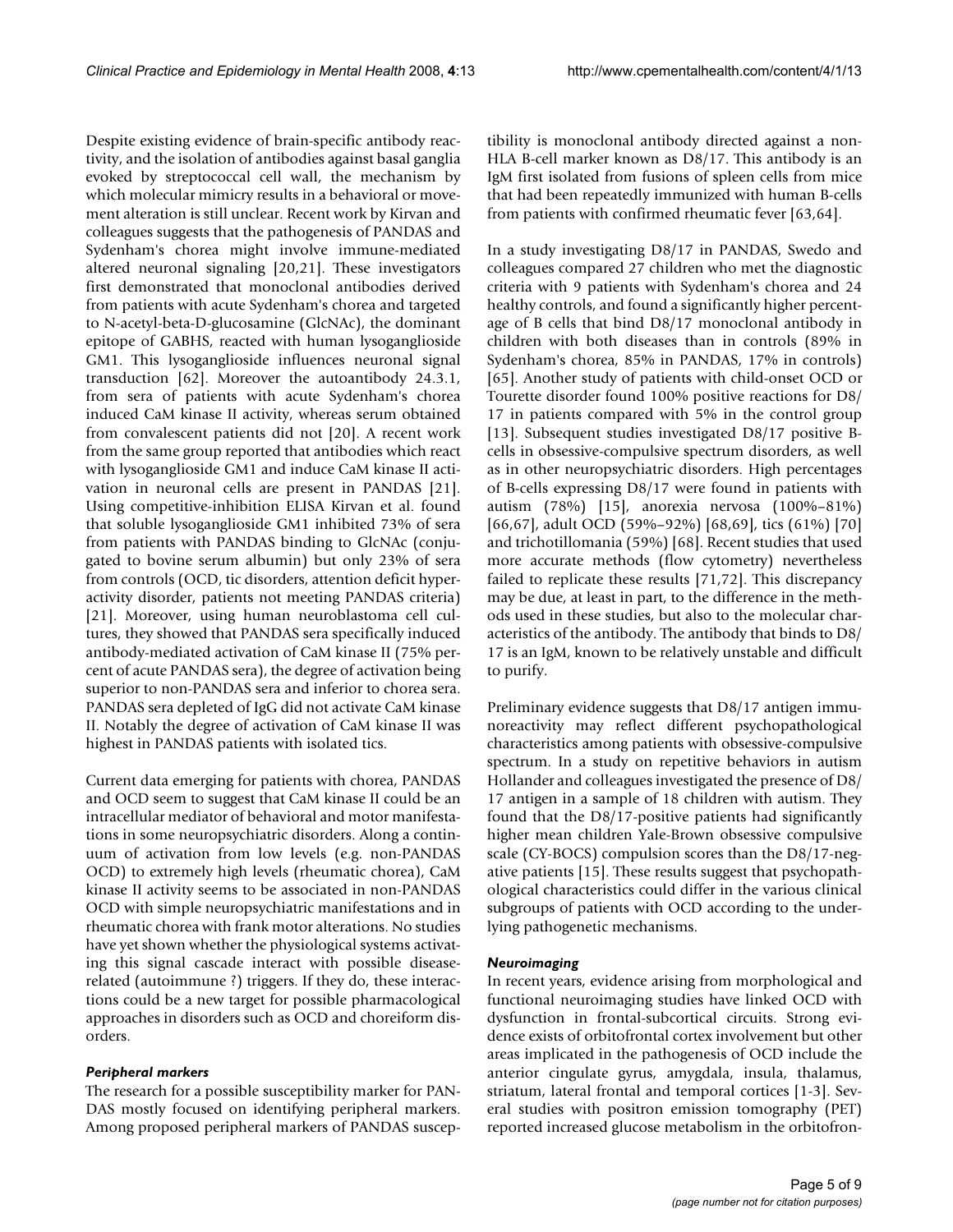tal cortex, caudate, thalamus, prefrontal cortex and anterior cingulate among patients with OCD [73-75]. Current knowledge on the pathophysiology of OCD, despite suggesting an involvement of discrete brain regions, is far from concluding that these abnormalities are the cause of OCD or just an epiphenomenon [2].

In 1996 Giedd et al. first described an association between abrupt exacerbation of OCD symptoms after GABHS infection and an enlargement of basal ganglia [76]. Relatively few imaging studies have investigated CNS alterations in SC, most studies found no pathological changes on MRI. An MRI study of 24 children with SC, however, found volumetric abnormalities in caudate, putamen and globus pallidus [77]. Another study in a patient with Sydenham's chorea detected striatal abnormalities (increased signal intensity on T2-weighted images involving the putamen, globus pallidus, and the head of the caudate nucleus bilaterally) that reversed after recovery [78]. A subsequent longitudinal study with MRI compared 34 patients who met PANDAS criteria with 82 healthy controls and found a significant enlargement of caudate, putamen and globus pallidus in the patients [79]. Interestingly, immunomodulatory treatment (plasma exchange and IVIG) normalized this difference, suggesting that basal ganglia abnormalities are reversible. The same study found no correlation between symptom severity and basal ganglia volume [79].

Further longitudinal studies monitoring the CNS changes such as autoimmune vasculitis and edema and OCD symptoms that are supposed to follow GABHS infection are needed to assess a possible causal role and the involvement of specific CNS regions [80].

#### *Therapeutic strategies*

The neurobiological mechanisms underlying the pathophysiology of OCD remain an intense area of research. One of the most accepted theories supports an alteration of serotonergic brain pathways, mainly because serotonin reuptake inhibitors achieve better clinical efficacy than other pharmacotherapeutic agents [81]. Double-blind, placebo-controlled trials have shown the efficacy of clomipramine and selective serotonin reuptake inhibitors (SSRI) in the treatment of adult OCD [81]. Although fewer, but consistent observations, suggest that clomipramine and SSRI may be equally effective in the treatment of childhood OCD, only clomipramine, fluvoxamine and sertraline have been approved by the FDA for child and adolescent OCD.

Several lines of evidence indicate that an optimal treatment for OCD is combined pharmacotherapy and cognitive behavioral therapy (CBT) [82]. Despite the advances in pharmacological and psychotherapeutic approaches,

up to 40–60% of treated patients are still non-responders or their response is unsatisfactory [83].

Some reports suggest that OCD or tics manifesting in patients with PANDAS respond to serotonergic drugs and combined therapy [84]. CBT and serotonergic drugs have proven efficacy, whether or not the symptomatology is triggered by a GABHS infection. Even in the PANDAS subgroup many patients have an unsatisfactory response. The true percentage of non-responders remains difficult to define but probably approaches that in the non-PANDAS subgroup.

When standard treatments fail and symptoms are severe and disabling, Swedo and colleagues proposed immunomodulatory interventions, tailored to the presumed pathophysiology [84]. In a longitudinal double-blind placebo-controlled trial of 29 children with PANDAS, plasma exchange, IVIG or sham IVIG proved better than placebo in reducing OCD symptoms at 1-month follow-up (58% improvement with plasma exchange, 45% with IVIG) and tics (49% improvement with plasma exchange, 19% with IVIG) as measured by CY-BOCS and Tourette syndrome unified rating scale [39]. The improvements remained stable at 1 year follow-up, and were all statistically significant  $(p < 0.05)$  with the exception of tics in the group treated with IVIG. Whereas standard therapies (SSRI, cognitive behavioral therapy) have proved efficacious in the PAN-DAS subset of OCD and TD, immunotherapies were ineffective in children with resistant OCD without a history of GABHS infection [85], suggesting that immunotherapy is specific for PANDAS thus supporting the presumed pathophysiology.

In a prospective longitudinal study 12 children who met the diagnostic criteria for PANDAS, were treated with penicillin or amoxicillin (5 patients), amoxicillin and clavulanate (1 patient), or cephalosporin (6 patients) during acute exacerbation of neuropsychiatric symptoms. In all patients antibiotic therapy effectively resolved OCD, the anxiety symptoms and tics within on average 14 days [26]. Penicillin prophylaxis has proven effective in preventing recurrences of rheumatic fever, and the American Heart Association recommend the use of oral penicillin 250 mg twice a day for prevention [86]. Because of the hypothesized pathophysiologic similarities between Sydenham's chorea and PANDAS some have argued that penicillin prophylaxis would also reduce neuropsychiatric exacerbations in children with PANDAS. In the first controlled trial on antibiotic prophylaxis for PANDAS, 37 children who had been previously diagnosed as PANDAS, were randomized to 4 months of penicillin V (twice daily oral 250 mg) followed by 4 months of placebo, or placebo followed by penicillin. In this study oral penicillin failed to provide adequate prophylaxis for GABHS and subse-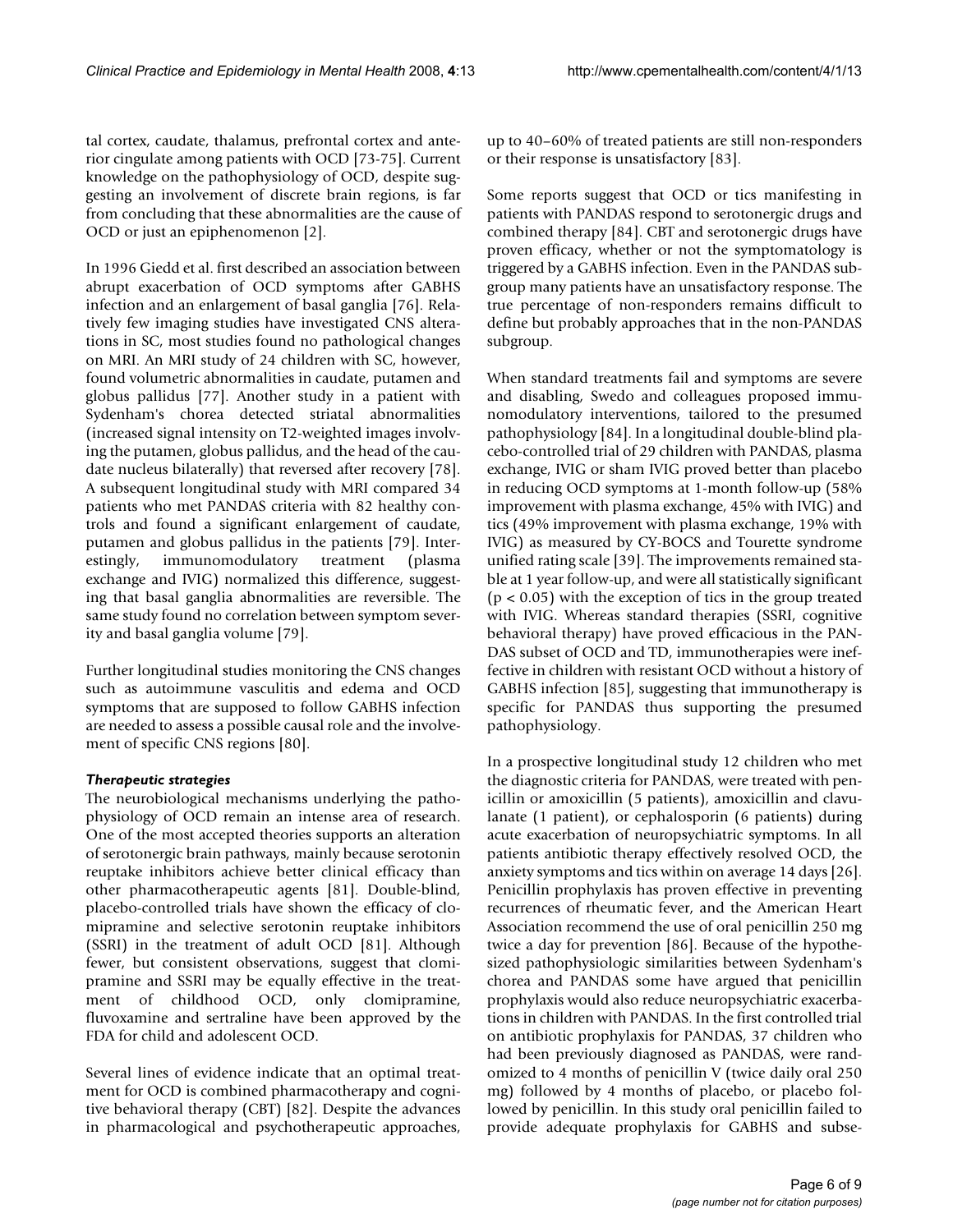quently for neuropsychiatric symptoms exacerbations [40]. In a subsequent randomized trial Snider and colleagues tried to determine whether the negative results from Garvey were due to inefficacious prophylaxis against GABHS infection, and not to a lack of association between GABHS infection and neuropsychiatric symptoms. The study compared penicillin, considered as an "active placebo", with azithromycin, a drug that had proved efficacious against GABHS infections. In contrast to previous studies, penicillin and azithromycin both effectively decreased GABHS infections and neuropsychiatric exacerbations. The authors therefore concluded that antibiotic prophylaxis may be useful in the management of children with PANDAS [41].

Others later pointed out that the study had several limitations: the small sample size, the use of an "active placebo" and the retrospective methodology used to collect clinical data (symptoms severity, previous GABHS infections) regarding the year before patients were included in the study [87,88]. More important, many patients had neuropsychiatric comorbidities (as in all PANDAS studies) and the study design failed to consider concomitant pharmacological treatments as possible sources of confounding. Current knowledge therefore seems insufficient to support routine antibiotic prophylaxis for the symptoms of PANDAS.

# **Conclusion**

Despite the encouraging results from recent studies that tested a possible autoimmune pathogenesis of PANDAS also at an intracellular level, and found in CaM kinase II a possible mediator of neuropsychiatric symptoms in this subset of OCD or TD patients, the validity of this nosologic entity is still questioned. The presence of anti-brain antibodies in a subset of patients with OCD, the promising results from immunomodulatory treatment in PAN-DAS and the possible association between some upper respiratory infections and the sudden onset of OCD, suggest a supportive role for immune triggers in some OCD subtypes. A research area that deserves further investigation regards the possible differences in the psychopathological characteristics of autoimmune-induced and nonautoimmune-induced OCD. Our findings in this review apart from confirming PANDAS as a distinct clinical entity, suggest that PANDAS is a useful research field that could open new insights into the pathogenesis of OCD, even in adults.

# **Abbreviations**

BBB: blood-brain barrier BBB; CaM kinase II: calcium-calmodulin dependent protein kinase II; CY-BOCS: children Yale-Brown obsessive compulsive scale; GABHS: group A β-hemolytic streptococcus; IVIG: intravenous immunoglobulin; OCD: obsessive-compulsive disorder; PAN- DAS: pediatric autoimmune neuropsychiatric disorders associated with streptococcal infections; TD: tic disorder

#### **Competing interests**

The authors declare that they have no competing interests.

### **Authors' contributions**

GM, MP, GM, LT and MB conceived the manuscript and drafted it. All authors read and approved the final manuscript.

#### **References**

- 1. Saxena S, Bota RG, Brody AL: **[Brain-behavior relationships in](http://www.ncbi.nlm.nih.gov/entrez/query.fcgi?cmd=Retrieve&db=PubMed&dopt=Abstract&list_uids=11296309) [obsessive-compulsive disorder.](http://www.ncbi.nlm.nih.gov/entrez/query.fcgi?cmd=Retrieve&db=PubMed&dopt=Abstract&list_uids=11296309)** *Semin Clin Neuropsychiatry* 2001, **6:**82-101.
- 2. Whiteside SP, Port JD, Abramowitz JS: **[A meta-analysis of func](http://www.ncbi.nlm.nih.gov/entrez/query.fcgi?cmd=Retrieve&db=PubMed&dopt=Abstract&list_uids=15546704)[tional neuroimaging in obsessive-compulsive disorder.](http://www.ncbi.nlm.nih.gov/entrez/query.fcgi?cmd=Retrieve&db=PubMed&dopt=Abstract&list_uids=15546704)** *Psychiatry Res* 2004, **132:**69-79.
- 3. Remijnse PL, Nielen MM, van Balkom AJ, Cath DC, van Oppen P, Uylings HB, Veltman DJ: **[Reduced orbitofrontal-striatal activity](http://www.ncbi.nlm.nih.gov/entrez/query.fcgi?cmd=Retrieve&db=PubMed&dopt=Abstract&list_uids=17088503) [on a reversal learning task in obsessive-compulsive disorder.](http://www.ncbi.nlm.nih.gov/entrez/query.fcgi?cmd=Retrieve&db=PubMed&dopt=Abstract&list_uids=17088503)** *Arch Gen Psychiatry* 2006, **63:**1225-1236.
- 4. Chacko RC, Corbin MA, Harper RG: **[Acquired Obsessive-Com](http://www.ncbi.nlm.nih.gov/entrez/query.fcgi?cmd=Retrieve&db=PubMed&dopt=Abstract&list_uids=11001608)[pulsive Disorder Associated With Basal Ganglia Lesions.](http://www.ncbi.nlm.nih.gov/entrez/query.fcgi?cmd=Retrieve&db=PubMed&dopt=Abstract&list_uids=11001608)** *J Neuropsychiatry Clin Neurosci* 2000, **12:**269-272.
- 5. Carmin CN, Wiegartz PS, Yunus U, Gillock KL: **[Treatment of late](http://www.ncbi.nlm.nih.gov/entrez/query.fcgi?cmd=Retrieve&db=PubMed&dopt=Abstract&list_uids=11892000)[onset OCD following basal ganglia infarct.](http://www.ncbi.nlm.nih.gov/entrez/query.fcgi?cmd=Retrieve&db=PubMed&dopt=Abstract&list_uids=11892000)** *Depress Anxiety* 2002, **15:**87-90.
- 6. Coetzer BR: **[Obsessive-compulsive disorder following brain](http://www.ncbi.nlm.nih.gov/entrez/query.fcgi?cmd=Retrieve&db=PubMed&dopt=Abstract&list_uids=15825585) [injury: a review.](http://www.ncbi.nlm.nih.gov/entrez/query.fcgi?cmd=Retrieve&db=PubMed&dopt=Abstract&list_uids=15825585)** *Int J Psychiatry Med* 2004, **34:**363-377.
- 7. Dougherty DD, Baer L, Cosgrove GR, Cassem EH, Price BH, Nierenberg AA, Jenike MA, Rauch SL: **[Prospective long-term follow-up](http://www.ncbi.nlm.nih.gov/entrez/query.fcgi?cmd=Retrieve&db=PubMed&dopt=Abstract&list_uids=11823270) [of 44 patients who received cingulotomy for treatment](http://www.ncbi.nlm.nih.gov/entrez/query.fcgi?cmd=Retrieve&db=PubMed&dopt=Abstract&list_uids=11823270)[refractory obsessive-compulsive disorder.](http://www.ncbi.nlm.nih.gov/entrez/query.fcgi?cmd=Retrieve&db=PubMed&dopt=Abstract&list_uids=11823270)** *Am J Psychiatry* 2002, **159:**269-275.
- 8. Rauch SL: **[Neuroimaging and Neurocircuitry models pertain](http://www.ncbi.nlm.nih.gov/entrez/query.fcgi?cmd=Retrieve&db=PubMed&dopt=Abstract&list_uids=12856489)[ing to the neurosurgical treatment of psychiatric disorder.](http://www.ncbi.nlm.nih.gov/entrez/query.fcgi?cmd=Retrieve&db=PubMed&dopt=Abstract&list_uids=12856489)** *Neurosurg Clin N Am* 2003, **14:**213-223.
- 9. Swedo SE: **[Sydenham's chorea: a model for childhood autoim](http://www.ncbi.nlm.nih.gov/entrez/query.fcgi?cmd=Retrieve&db=PubMed&dopt=Abstract&list_uids=7661914)[mune neuropsychiatric disorders.](http://www.ncbi.nlm.nih.gov/entrez/query.fcgi?cmd=Retrieve&db=PubMed&dopt=Abstract&list_uids=7661914)** *JAMA* 1994, **272:**1788-91.
- 10. Asbahr FR, Negrao AB, Gentil V, Zanetta DM, da Paz JA, Marques-Dias MJ, Kiss MH: **[Obsessive-compulsive and related symp](http://www.ncbi.nlm.nih.gov/entrez/query.fcgi?cmd=Retrieve&db=PubMed&dopt=Abstract&list_uids=9699708)[toms in children and adolescents with rheumatic fever with](http://www.ncbi.nlm.nih.gov/entrez/query.fcgi?cmd=Retrieve&db=PubMed&dopt=Abstract&list_uids=9699708) [and without chorea: a prospective 6-month study.](http://www.ncbi.nlm.nih.gov/entrez/query.fcgi?cmd=Retrieve&db=PubMed&dopt=Abstract&list_uids=9699708)** *Am J Psychiatry* 1998, **155:**1122-1124.
- 11. Kim SW, Grant JE, Kim SI, Swanson TA, Bernstein GA, Jaszcz WB, Williams KA, Schlievert PM: **[A possible association of recurrent](http://www.ncbi.nlm.nih.gov/entrez/query.fcgi?cmd=Retrieve&db=PubMed&dopt=Abstract&list_uids=15377732) [streptococcal infections and acute onset of obsessive-com](http://www.ncbi.nlm.nih.gov/entrez/query.fcgi?cmd=Retrieve&db=PubMed&dopt=Abstract&list_uids=15377732)[pulsive disorder.](http://www.ncbi.nlm.nih.gov/entrez/query.fcgi?cmd=Retrieve&db=PubMed&dopt=Abstract&list_uids=15377732)** *J Neuropsychiatry Clin Neurosci* 2004, **16:**252-260.
- 12. Kiessling LS, Marcotte AC, Culpepper L: **[Antineuronal antibodies](http://www.ncbi.nlm.nih.gov/entrez/query.fcgi?cmd=Retrieve&db=PubMed&dopt=Abstract&list_uids=8516083) [in movement disorders.](http://www.ncbi.nlm.nih.gov/entrez/query.fcgi?cmd=Retrieve&db=PubMed&dopt=Abstract&list_uids=8516083)** *Pediatrics* 1993, **92:**39-43.
- 13. Murphy TK, Goodman WK, Fudge MW, Williams RC |r, Ayoub EM, Dalal M, Lewis MH, Zabriskie JB: **[B lymphocyte antigen D8/17: a](http://www.ncbi.nlm.nih.gov/entrez/query.fcgi?cmd=Retrieve&db=PubMed&dopt=Abstract&list_uids=9054790) [peripheral marker for childhood onset obsessive-compulsive](http://www.ncbi.nlm.nih.gov/entrez/query.fcgi?cmd=Retrieve&db=PubMed&dopt=Abstract&list_uids=9054790) [disorder and Tourette's syndrome?](http://www.ncbi.nlm.nih.gov/entrez/query.fcgi?cmd=Retrieve&db=PubMed&dopt=Abstract&list_uids=9054790)** *Am J Psychiatry* 1997, **154:**402-407.
- 14. Morshed SA, Parveen S, Leckman JF, Mercadante MT, Bittencourt Kiss MH, Miguel EC, Arman A, Yazgan Y, Fujii T, Paul S, Peterson BS, Zhang H, King RA, Scahill L, Lombroso PJ: **[Antibodies against neu](http://www.ncbi.nlm.nih.gov/entrez/query.fcgi?cmd=Retrieve&db=PubMed&dopt=Abstract&list_uids=11690591)[ral, nuclear, cytoskeletal and adults with Tourette's syn](http://www.ncbi.nlm.nih.gov/entrez/query.fcgi?cmd=Retrieve&db=PubMed&dopt=Abstract&list_uids=11690591)[drome, Sydenham's chorea, and autoimmune disorders.](http://www.ncbi.nlm.nih.gov/entrez/query.fcgi?cmd=Retrieve&db=PubMed&dopt=Abstract&list_uids=11690591)** *Biol Psychiatry* 2001, **50:**566-577.
- 15. Hollander E, DelGiudice-Asch G, Simon L, Schmeidler J, Cartwright C, DeCaria CM, Kwon J, Cunningham-Rundles C, Chapman F, Zabriskie JB: **[B lymphocyte antigen D8/17 and repetitive](http://www.ncbi.nlm.nih.gov/entrez/query.fcgi?cmd=Retrieve&db=PubMed&dopt=Abstract&list_uids=9989573) [behaviors in autism.](http://www.ncbi.nlm.nih.gov/entrez/query.fcgi?cmd=Retrieve&db=PubMed&dopt=Abstract&list_uids=9989573)** *Am J Psychiatry* 1999, **156:**317-320.
- 16. Swedo SE, Leonard HL, Garvey M, Mittleman B, Allen AJ, Perlmutter S, Lougee L, Dow S, Zamkoff J, Dubbert BK: **[Pediatric autoim](http://www.ncbi.nlm.nih.gov/entrez/query.fcgi?cmd=Retrieve&db=PubMed&dopt=Abstract&list_uids=9464208)[mune neuropsychiatric disorders associated with strepto](http://www.ncbi.nlm.nih.gov/entrez/query.fcgi?cmd=Retrieve&db=PubMed&dopt=Abstract&list_uids=9464208)[coccal infections: clinical description of the first 50 cases.](http://www.ncbi.nlm.nih.gov/entrez/query.fcgi?cmd=Retrieve&db=PubMed&dopt=Abstract&list_uids=9464208)** *Am J Psychiatry* 1998, **155:**264-271.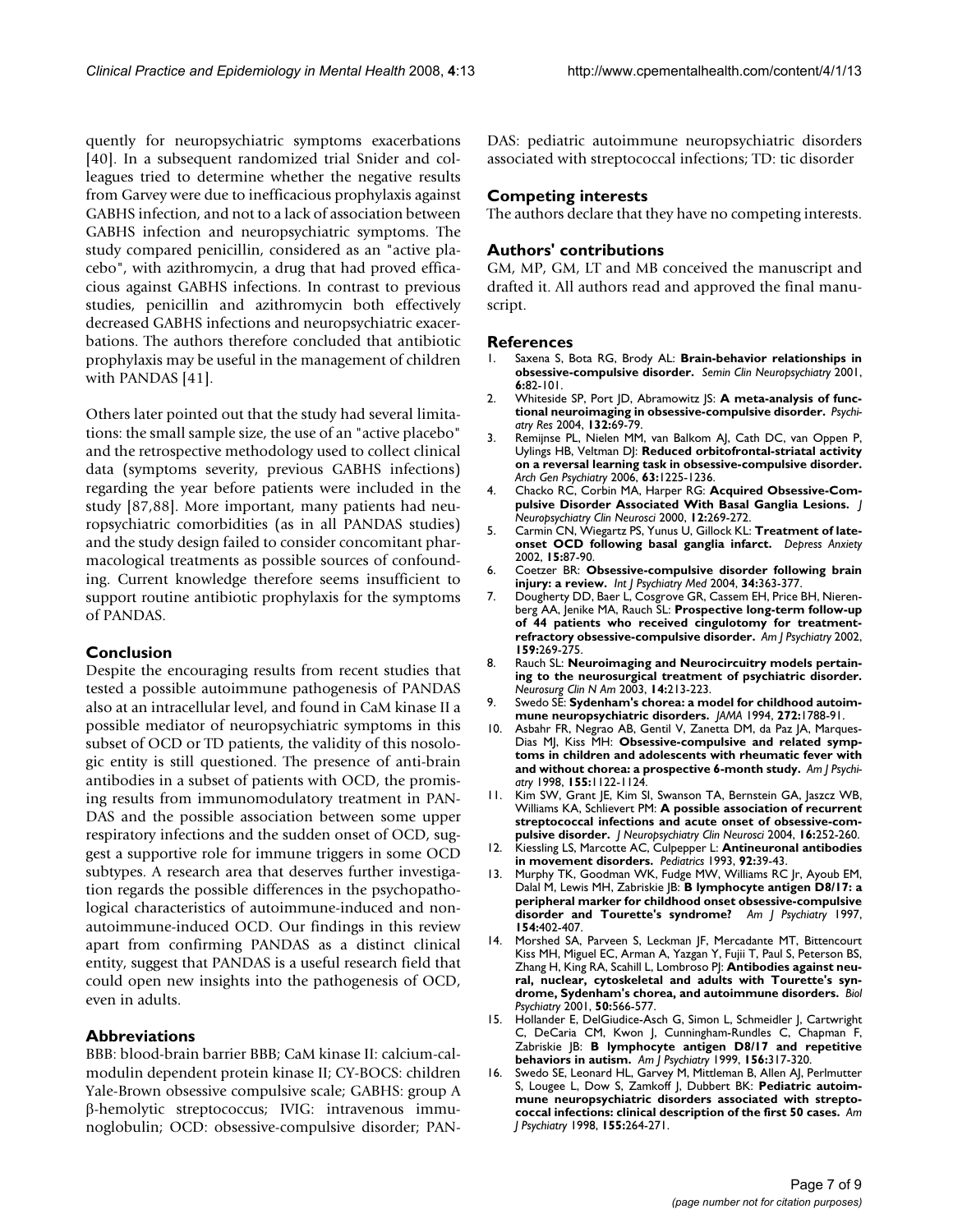- 17. Monasterio E, Mulder RT, Marshall TD: **[Obsessive-compulsive dis](http://www.ncbi.nlm.nih.gov/entrez/query.fcgi?cmd=Retrieve&db=PubMed&dopt=Abstract&list_uids=9711374)[order in post-streptococcal infection.](http://www.ncbi.nlm.nih.gov/entrez/query.fcgi?cmd=Retrieve&db=PubMed&dopt=Abstract&list_uids=9711374)** *Aust N Z J Psychiatry* 1998, **32:**579-581.
- 18. Greenberg BD, Murphy DL, Swedo SE: **[Symptom exacerbation of](http://www.ncbi.nlm.nih.gov/entrez/query.fcgi?cmd=Retrieve&db=PubMed&dopt=Abstract&list_uids=9766784) [vocal tics and other symptoms associated with streptococcal](http://www.ncbi.nlm.nih.gov/entrez/query.fcgi?cmd=Retrieve&db=PubMed&dopt=Abstract&list_uids=9766784) pharyngitis in a patient with obsessive-compulsive disorder [and tics.](http://www.ncbi.nlm.nih.gov/entrez/query.fcgi?cmd=Retrieve&db=PubMed&dopt=Abstract&list_uids=9766784)** *Am J Psychiatry* 1998, **155:**1459-1460.
- 19. Bodner SM, Morshed SA, Peterson BS: **[The Question of PANDAS](http://www.ncbi.nlm.nih.gov/entrez/query.fcgi?cmd=Retrieve&db=PubMed&dopt=Abstract&list_uids=11331090) [in Adults.](http://www.ncbi.nlm.nih.gov/entrez/query.fcgi?cmd=Retrieve&db=PubMed&dopt=Abstract&list_uids=11331090)** *Biol Psychiatry* 2001, **49:**807-810.
- 20. Kirvan CA, Swedo SE, Heuser JS, Cunningham MW: **[Mimicry and](http://www.ncbi.nlm.nih.gov/entrez/query.fcgi?cmd=Retrieve&db=PubMed&dopt=Abstract&list_uids=12819778) [autoantibody-mediated neuronal cell signaling in Sydenham](http://www.ncbi.nlm.nih.gov/entrez/query.fcgi?cmd=Retrieve&db=PubMed&dopt=Abstract&list_uids=12819778) [chorea.](http://www.ncbi.nlm.nih.gov/entrez/query.fcgi?cmd=Retrieve&db=PubMed&dopt=Abstract&list_uids=12819778)** *Nat Med* 2003, **9:**914-920.
- 21. Kirvan CA, Swedo SE, Snider LA, Cunningham MW: **[Antibody](http://www.ncbi.nlm.nih.gov/entrez/query.fcgi?cmd=Retrieve&db=PubMed&dopt=Abstract&list_uids=16875742)[mediated neuronal cell signaling in behavior and movement](http://www.ncbi.nlm.nih.gov/entrez/query.fcgi?cmd=Retrieve&db=PubMed&dopt=Abstract&list_uids=16875742) [disorders.](http://www.ncbi.nlm.nih.gov/entrez/query.fcgi?cmd=Retrieve&db=PubMed&dopt=Abstract&list_uids=16875742)** *J Neuroimmunol* 2006, **179:**173-179.
- 22. Kingston D, Glynn LE: **[Anti-streptococcal antibodies reacting](http://www.ncbi.nlm.nih.gov/entrez/query.fcgi?cmd=Retrieve&db=PubMed&dopt=Abstract&list_uids=773398) [with brain tissue. I. Immunofluourescent studies.](http://www.ncbi.nlm.nih.gov/entrez/query.fcgi?cmd=Retrieve&db=PubMed&dopt=Abstract&list_uids=773398)** *Br J Exp Pathol* 1976, **57:**114-128.
- 23. Zabriskie JB: **Rheumatic fever: the interplay between host, genetics, and microbe.** *Circulation* 1995, **71:**1077-1086.
- 24. Cunningham MW: **[Pathogenesis of group A streptococcal](http://www.ncbi.nlm.nih.gov/entrez/query.fcgi?cmd=Retrieve&db=PubMed&dopt=Abstract&list_uids=10885988) [infections.](http://www.ncbi.nlm.nih.gov/entrez/query.fcgi?cmd=Retrieve&db=PubMed&dopt=Abstract&list_uids=10885988)** *Clin Microbiol Rev* 2000, **13:**470-511.
- 25. Allen AJ, Leonard HL, Swedo SE: **[Case study: a new infection](http://www.ncbi.nlm.nih.gov/entrez/query.fcgi?cmd=Retrieve&db=PubMed&dopt=Abstract&list_uids=7896671)[triggered, autoimmune subtype of pediatric OCD and](http://www.ncbi.nlm.nih.gov/entrez/query.fcgi?cmd=Retrieve&db=PubMed&dopt=Abstract&list_uids=7896671) [Tourette's syndrome.](http://www.ncbi.nlm.nih.gov/entrez/query.fcgi?cmd=Retrieve&db=PubMed&dopt=Abstract&list_uids=7896671)** *J Am Acad Child Adolesc Psychiatry* 1995, **34:**307-11.
- 26. Murphy ML, Pichichero ME: **[Prospective identification and treat](http://www.ncbi.nlm.nih.gov/entrez/query.fcgi?cmd=Retrieve&db=PubMed&dopt=Abstract&list_uids=11929370)ment of children with pediatric autoimmune neuropsychiat[ric disorder associated with group A streptococcal infection](http://www.ncbi.nlm.nih.gov/entrez/query.fcgi?cmd=Retrieve&db=PubMed&dopt=Abstract&list_uids=11929370) [\(PANDAS\).](http://www.ncbi.nlm.nih.gov/entrez/query.fcgi?cmd=Retrieve&db=PubMed&dopt=Abstract&list_uids=11929370)** *Arch Pediatr Adolesc Med* 2002, **156:**356-61.
- Giulino L, Gammon P, Sullivan K, Franklin M, Foa E, Maid R, March JS: **Is parental report of upper respiratory infection at the onset [of obsessive-compulsive disorder suggestive of pediatric](http://www.ncbi.nlm.nih.gov/entrez/query.fcgi?cmd=Retrieve&db=PubMed&dopt=Abstract&list_uids=12188984) autoimmune neuropsychiatric disorder associated with [streptococcal infection.](http://www.ncbi.nlm.nih.gov/entrez/query.fcgi?cmd=Retrieve&db=PubMed&dopt=Abstract&list_uids=12188984)** *J Child Adolesc Psychopharmacol* 2002, **12:**157-164.
- 28. Luo F, Leckman JF, Katsovich L, Findley D, Grantz H, Tucker DM, Lombroso PJ, King RA, Bessen DE: **Prospective longitudinal study of children with tic disorders and/or obsessive-compulsive disorder: relationship of symptom exacerbations to newly acquired streptococcal infections.** *Pediatrics* 2004, **113(6):**578-585.
- 29. Perrin EM, Murphy ML, Casey JR, Pichichero ME, Runyan DK, Miller WC, Snider LA, Swedo SE: **Does group A beta-hemolytic streptococcal infection increase risk for behavioral and neuropsychiatric symptoms in children?** *Arch Pediatr Adolesc Med* 2004, **15:**848-56.
- 30. Pavone P, Bianchini R, Parano E, Incorpora G, Rizzo R, Mazzone L, Trafiletti RR: **[Anti-brain antibodies in PANDAS versus uncom](http://www.ncbi.nlm.nih.gov/entrez/query.fcgi?cmd=Retrieve&db=PubMed&dopt=Abstract&list_uids=14984902)[plicated streptococcal infection.](http://www.ncbi.nlm.nih.gov/entrez/query.fcgi?cmd=Retrieve&db=PubMed&dopt=Abstract&list_uids=14984902)** *Pediatr Neurol* 2004, **30:**107-10.
- 31. Dale RC, Heyman I, Giovannoni G, Church AW: **[Incidence of anti](http://www.ncbi.nlm.nih.gov/entrez/query.fcgi?cmd=Retrieve&db=PubMed&dopt=Abstract&list_uids=16199788)[brain antibodies in children with obsessive-compulsive disor](http://www.ncbi.nlm.nih.gov/entrez/query.fcgi?cmd=Retrieve&db=PubMed&dopt=Abstract&list_uids=16199788)[der.](http://www.ncbi.nlm.nih.gov/entrez/query.fcgi?cmd=Retrieve&db=PubMed&dopt=Abstract&list_uids=16199788)** *Br J Psychiatry* 2005, **187:**314-319.
- 32. Morer A, Lazaro L, Sabater L, Massana J, Castro J, Graus F: **Antineuronal antibodies in a group of children with obsessive-compulsive disorder and Tourette syndrome.** *J Psychiatr Res* in press.
- Singer HS, Giuliano JD, Hansen BH, Hallett JJ, Laurino JP, Benson M, Kiessling LS: **[Antibodies against human putamen in children](http://www.ncbi.nlm.nih.gov/entrez/query.fcgi?cmd=Retrieve&db=PubMed&dopt=Abstract&list_uids=9633702) [with Tourette syndrome.](http://www.ncbi.nlm.nih.gov/entrez/query.fcgi?cmd=Retrieve&db=PubMed&dopt=Abstract&list_uids=9633702)** *Neurology* 1998, **50:**1618-1624.
- 34. Hallett JJ, Harling-Berg CJ, Knopf PM, Stopa EG, Kiessling LS: **[Anti](http://www.ncbi.nlm.nih.gov/entrez/query.fcgi?cmd=Retrieve&db=PubMed&dopt=Abstract&list_uids=11063838)[striatal antibodies in Tourette syndrome cause neuronal](http://www.ncbi.nlm.nih.gov/entrez/query.fcgi?cmd=Retrieve&db=PubMed&dopt=Abstract&list_uids=11063838) [dysfunction.](http://www.ncbi.nlm.nih.gov/entrez/query.fcgi?cmd=Retrieve&db=PubMed&dopt=Abstract&list_uids=11063838)** *J Neuroimmunol* 2000, **111:**195-202.
- 35. Wendlandt JT, Grus FH, Hansen BH, Singer HS: **[Striatal antibodies](http://www.ncbi.nlm.nih.gov/entrez/query.fcgi?cmd=Retrieve&db=PubMed&dopt=Abstract&list_uids=11525807) [in children with Tourette's syndrome: multivariate discrimi](http://www.ncbi.nlm.nih.gov/entrez/query.fcgi?cmd=Retrieve&db=PubMed&dopt=Abstract&list_uids=11525807)[nant analysis of IgG repertoires.](http://www.ncbi.nlm.nih.gov/entrez/query.fcgi?cmd=Retrieve&db=PubMed&dopt=Abstract&list_uids=11525807)** *J Neuroimmunol* 2001, **119:**106-113.
- 36. Singer HS, Loiselle CR, Lee O, Minzer K, Swedo S, Grus HF: **[Anti](http://www.ncbi.nlm.nih.gov/entrez/query.fcgi?cmd=Retrieve&db=PubMed&dopt=Abstract&list_uids=15077238)[basal ganglia antibodies in PANDAS.](http://www.ncbi.nlm.nih.gov/entrez/query.fcgi?cmd=Retrieve&db=PubMed&dopt=Abstract&list_uids=15077238)** *Mov Disord* 2004, **19:**406-415.
- 37. Singer HS, Hong JJ, Yoon YD, Williams NP: **[Serum autoantibodies](http://www.ncbi.nlm.nih.gov/entrez/query.fcgi?cmd=Retrieve&db=PubMed&dopt=Abstract&list_uids=16207842) [do not differentiate PANDAS and Tourette syndrome from](http://www.ncbi.nlm.nih.gov/entrez/query.fcgi?cmd=Retrieve&db=PubMed&dopt=Abstract&list_uids=16207842) [controls.](http://www.ncbi.nlm.nih.gov/entrez/query.fcgi?cmd=Retrieve&db=PubMed&dopt=Abstract&list_uids=16207842)** *Neurology* 2005, **65:**1701-1707.
- 38. Dale RC, Church AJ, Candler PM, Chapman M, Martino D, Giovannoni G: **[Serum autoantibodies do not differentiate PANDAS](http://www.ncbi.nlm.nih.gov/entrez/query.fcgi?cmd=Retrieve&db=PubMed&dopt=Abstract&list_uids=16717245)**

**[and Tourette syndrome from controls.](http://www.ncbi.nlm.nih.gov/entrez/query.fcgi?cmd=Retrieve&db=PubMed&dopt=Abstract&list_uids=16717245)** *Neurology* 2006, **66:**1612.

- 39. Perlmutter SJ, Leitman SF, Garvey MA, Hamburger S, Feldman E, Leonard HL, Swedo SE: **[Therapeutic plasma exchange and](http://www.ncbi.nlm.nih.gov/entrez/query.fcgi?cmd=Retrieve&db=PubMed&dopt=Abstract&list_uids=10513708) [intravenous immunoglobulin for obsessive-compulsive dis](http://www.ncbi.nlm.nih.gov/entrez/query.fcgi?cmd=Retrieve&db=PubMed&dopt=Abstract&list_uids=10513708)**[order and tic disorders in childhood.](http://www.ncbi.nlm.nih.gov/entrez/query.fcgi?cmd=Retrieve&db=PubMed&dopt=Abstract&list_uids=10513708) **354:**1153-1158.
- Garvey MA, Perlmutter SJ, Allen AJ, Hamburger S, Lougee L, Leonard HL, Witowski ME, Dubbert B, Swedo SE: **[A pilot study of penicillin](http://www.ncbi.nlm.nih.gov/entrez/query.fcgi?cmd=Retrieve&db=PubMed&dopt=Abstract&list_uids=10376116) [prophylaxis for neuropsychiatric exacerbations triggered by](http://www.ncbi.nlm.nih.gov/entrez/query.fcgi?cmd=Retrieve&db=PubMed&dopt=Abstract&list_uids=10376116) [streptococcal infections.](http://www.ncbi.nlm.nih.gov/entrez/query.fcgi?cmd=Retrieve&db=PubMed&dopt=Abstract&list_uids=10376116)** *Biol Psychiatry* 1999, **45:**1564-1571.
- 41. Snider LA, Lougee L, Slatterly M, Grant P, Swedo SE: **[Antibiotic](http://www.ncbi.nlm.nih.gov/entrez/query.fcgi?cmd=Retrieve&db=PubMed&dopt=Abstract&list_uids=15820236)** prophylaxis with Azithromycin or Penicillin for Childhood-<br>Onset Neuropsychiatric Disorders. Biol Psychiatry 2005, **[Onset Neuropsychiatric Disorders.](http://www.ncbi.nlm.nih.gov/entrez/query.fcgi?cmd=Retrieve&db=PubMed&dopt=Abstract&list_uids=15820236) 57:**788-792.
- 42. Kurlan R: **[The PANDAS hypothesis: losing its bite?](http://www.ncbi.nlm.nih.gov/entrez/query.fcgi?cmd=Retrieve&db=PubMed&dopt=Abstract&list_uids=15077234)** *Mov Disord* 2004, **19:**371-374.
- 43. Kurlan R, Kaplan EL: **[The pediatric autoimmune neuropsychiat](http://www.ncbi.nlm.nih.gov/entrez/query.fcgi?cmd=Retrieve&db=PubMed&dopt=Abstract&list_uids=15060240)[ric disorders associated with streptococcal infection \(PAN-](http://www.ncbi.nlm.nih.gov/entrez/query.fcgi?cmd=Retrieve&db=PubMed&dopt=Abstract&list_uids=15060240)DAS). Etiology for Tics and Obsessive-compulsive symptoms: hypothesis or entity? Pratical consideration for [clinician.](http://www.ncbi.nlm.nih.gov/entrez/query.fcgi?cmd=Retrieve&db=PubMed&dopt=Abstract&list_uids=15060240)** *Pediatrics* 2004, **113:**883-886.
- 44. Singer HS, Walkup JT: **[Tourette syndrome and other tic disor](http://www.ncbi.nlm.nih.gov/entrez/query.fcgi?cmd=Retrieve&db=PubMed&dopt=Abstract&list_uids=1988764)[ders. Diagnosis, pathophysiology, and treatment.](http://www.ncbi.nlm.nih.gov/entrez/query.fcgi?cmd=Retrieve&db=PubMed&dopt=Abstract&list_uids=1988764)** *Medicine (Baltimore)* 1991, **70:**15-32.
- 45. Singer HS, Giuliano JD, Zimmerman AM, Walkup JT: **[Infection: a](http://www.ncbi.nlm.nih.gov/entrez/query.fcgi?cmd=Retrieve&db=PubMed&dopt=Abstract&list_uids=10913730) [stimulus for Tic Disorders.](http://www.ncbi.nlm.nih.gov/entrez/query.fcgi?cmd=Retrieve&db=PubMed&dopt=Abstract&list_uids=10913730)** *Pediatr Neurol* 2000, **22:**380-383.
- 46. Greenberg BD, Murphy DL, Swedo SE: **[Symptom exacerbation of](http://www.ncbi.nlm.nih.gov/entrez/query.fcgi?cmd=Retrieve&db=PubMed&dopt=Abstract&list_uids=9766784) [vocal tics and other symptoms associated with streptococcal](http://www.ncbi.nlm.nih.gov/entrez/query.fcgi?cmd=Retrieve&db=PubMed&dopt=Abstract&list_uids=9766784) pharyngitis in a patient with obsessive-compulsive disorder [and tics.](http://www.ncbi.nlm.nih.gov/entrez/query.fcgi?cmd=Retrieve&db=PubMed&dopt=Abstract&list_uids=9766784)** *Am J Psychiatry* 1998, **155:**1459-1460.
- 47. Martinelli P, Ambrosetto G, Minguzzi E: **[Late-onset PANDAS syn](http://www.ncbi.nlm.nih.gov/entrez/query.fcgi?cmd=Retrieve&db=PubMed&dopt=Abstract&list_uids=12138313)[drome with abdominal muscle involvement.](http://www.ncbi.nlm.nih.gov/entrez/query.fcgi?cmd=Retrieve&db=PubMed&dopt=Abstract&list_uids=12138313)** *Eur Neurol* 2002, **48:**49-51.
- 48. Mercadante MT, Busatto GF, Lombroso PJ, Prado L, Rosario-Campos MC, do Valle R, Marques-Dias MJ, Kiss MH, Leckman JF, Miguel EC: **[The psychiatric symptoms of rheumatic fever.](http://www.ncbi.nlm.nih.gov/entrez/query.fcgi?cmd=Retrieve&db=PubMed&dopt=Abstract&list_uids=11097972)** *Am J Psychiatry* 2000, **157:**2036-2038.
- 49. Swedo SE, Leonard HL, Rapoport JL: **[The pediatric autoimmune](http://www.ncbi.nlm.nih.gov/entrez/query.fcgi?cmd=Retrieve&db=PubMed&dopt=Abstract&list_uids=15060242) neuropsychiatric disorders associated with streptococcal [infection \(PANDAS\) subgroup: separating fact from fiction.](http://www.ncbi.nlm.nih.gov/entrez/query.fcgi?cmd=Retrieve&db=PubMed&dopt=Abstract&list_uids=15060242)** *Pediatrics* 2004, **113:**907-911.
- 50. Murphy TK, Snider LA, Mutch PJ, Harden E, Zaytoun A, Edge PJ, Storch EA, Yang MC, Mann G, Goodman WK, Swedo SE: **[Relation](http://www.ncbi.nlm.nih.gov/entrez/query.fcgi?cmd=Retrieve&db=PubMed&dopt=Abstract&list_uids=17126304)[ship of movements and behaviors to Group A Streptococcus](http://www.ncbi.nlm.nih.gov/entrez/query.fcgi?cmd=Retrieve&db=PubMed&dopt=Abstract&list_uids=17126304) [infections in elementary school children.](http://www.ncbi.nlm.nih.gov/entrez/query.fcgi?cmd=Retrieve&db=PubMed&dopt=Abstract&list_uids=17126304)** *Biol Psychiatry* 2007, **61:**279-284.
- Muller N, Riedel M, Blendinger C, Oberle K, Jacobs E, Abele-Horn M: **[Mycoplasma pneumoniae infection and Tourette's syn](http://www.ncbi.nlm.nih.gov/entrez/query.fcgi?cmd=Retrieve&db=PubMed&dopt=Abstract&list_uids=15590039)[drome.](http://www.ncbi.nlm.nih.gov/entrez/query.fcgi?cmd=Retrieve&db=PubMed&dopt=Abstract&list_uids=15590039)** *Psychiatry Res* 2004, **129:**119-125.
- 52. Bronze MS, Courtney HS, Dale JB: **[Epitopes of group A strepto](http://www.ncbi.nlm.nih.gov/entrez/query.fcgi?cmd=Retrieve&db=PubMed&dopt=Abstract&list_uids=1370521)[coccal M protein that evoke cross-protective local immune](http://www.ncbi.nlm.nih.gov/entrez/query.fcgi?cmd=Retrieve&db=PubMed&dopt=Abstract&list_uids=1370521) [responses.](http://www.ncbi.nlm.nih.gov/entrez/query.fcgi?cmd=Retrieve&db=PubMed&dopt=Abstract&list_uids=1370521)** *J Immunol* 1992, **148:**888-893.
- 53. Banks DJ, Beres SB, Musser JM: **[The fundamental contribution of](http://www.ncbi.nlm.nih.gov/entrez/query.fcgi?cmd=Retrieve&db=PubMed&dopt=Abstract&list_uids=12419616) [phages to GAS evolution, genome diversification and strain](http://www.ncbi.nlm.nih.gov/entrez/query.fcgi?cmd=Retrieve&db=PubMed&dopt=Abstract&list_uids=12419616) [emergence.](http://www.ncbi.nlm.nih.gov/entrez/query.fcgi?cmd=Retrieve&db=PubMed&dopt=Abstract&list_uids=12419616)** *Trends Microbiol* 2002, **10:**515-521.
- 54. Guilherme L, Fae KC, Oshiro SE, Tanaka AC, Pomerantzeff PM, Kalil J: **[T cell response in rheumatic fever: crossreactivity between](http://www.ncbi.nlm.nih.gov/entrez/query.fcgi?cmd=Retrieve&db=PubMed&dopt=Abstract&list_uids=17305559) [streptococcal M protein peptides and heart tissue proteins.](http://www.ncbi.nlm.nih.gov/entrez/query.fcgi?cmd=Retrieve&db=PubMed&dopt=Abstract&list_uids=17305559)** *Curr Protein Pept Sci* 2007, **8:**39-44.
- 55. Husby G, Rijn I van de, Zabriskie JB, Abdin ZH, Williams RC Jr: **[Anti](http://www.ncbi.nlm.nih.gov/entrez/query.fcgi?cmd=Retrieve&db=PubMed&dopt=Abstract&list_uids=789810)[bodies reacting with cytoplasm of subthalamic and caudate](http://www.ncbi.nlm.nih.gov/entrez/query.fcgi?cmd=Retrieve&db=PubMed&dopt=Abstract&list_uids=789810) [nuclei neurons in chorea and acute rheumatic fever.](http://www.ncbi.nlm.nih.gov/entrez/query.fcgi?cmd=Retrieve&db=PubMed&dopt=Abstract&list_uids=789810)** *J Exp Med* 1976, **144:**1094-110.
- 56. Swedo SE, Leonard HL, Schapiro MB, Casey BJ, Mannheim GB, Lenane MC, Rettew DC: **[Sydenham's chorea: physical and psychologi](http://www.ncbi.nlm.nih.gov/entrez/query.fcgi?cmd=Retrieve&db=PubMed&dopt=Abstract&list_uids=8464654)[cal symptoms of St Vitus dance.](http://www.ncbi.nlm.nih.gov/entrez/query.fcgi?cmd=Retrieve&db=PubMed&dopt=Abstract&list_uids=8464654)** *Pediatrics* 1993, **91:**706-713.
- Church AJ, Cardoso F, Dale RC, Lees AJ, Thompson EJ, Giovannoni G: **[Anti-basal ganglia antibodies in acute and persistent](http://www.ncbi.nlm.nih.gov/entrez/query.fcgi?cmd=Retrieve&db=PubMed&dopt=Abstract&list_uids=12136062) [Sydenham's chorea.](http://www.ncbi.nlm.nih.gov/entrez/query.fcgi?cmd=Retrieve&db=PubMed&dopt=Abstract&list_uids=12136062)** *Neurology* 2002, **59:**227-231.
- 58. Drachman DB: Myasthenia gravis. **23:**1797-810.
- 59. Kohn LD, Kosugi S, Ban T, Saji M, Ikuyama S, Giuliani C, Hidaka A, Shimura H, Akamizu T, Tahara K, *et al.*: **[Molecular basis for the](http://www.ncbi.nlm.nih.gov/entrez/query.fcgi?cmd=Retrieve&db=PubMed&dopt=Abstract&list_uids=1283175) [autoreactivity against thyroid stimulating hormone recep](http://www.ncbi.nlm.nih.gov/entrez/query.fcgi?cmd=Retrieve&db=PubMed&dopt=Abstract&list_uids=1283175)[tor.](http://www.ncbi.nlm.nih.gov/entrez/query.fcgi?cmd=Retrieve&db=PubMed&dopt=Abstract&list_uids=1283175)** *Int Rev Immunol* 1992, **9:**135-165.